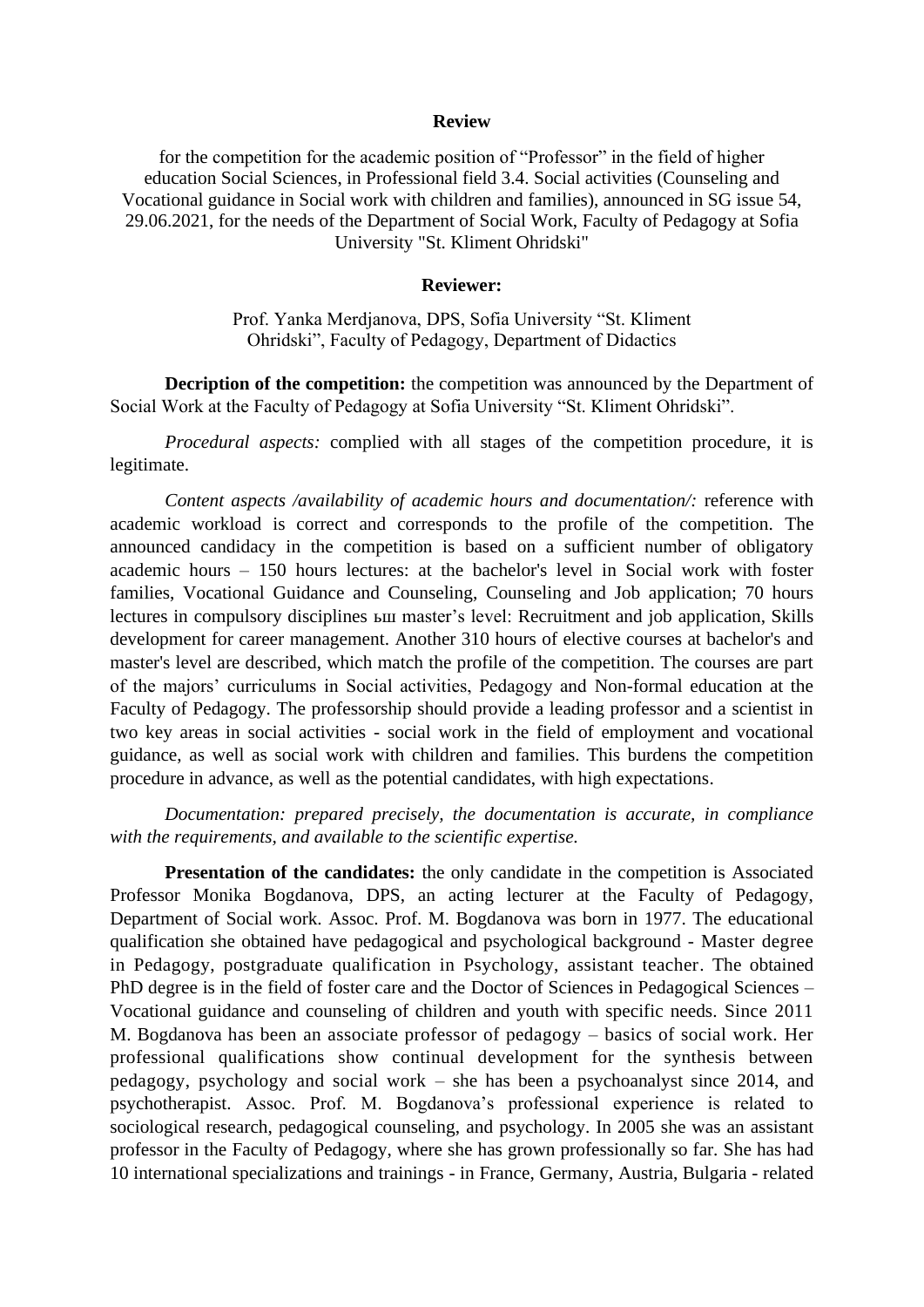to foster care, social work and counseling with babies, children and their families, speech therapy and specific methodologies for working with individuals with specific needs. Most of these specializations are permanent, based on scientific, applied and cultural longlasting cooperation. The teaching activity of Assoc. Prof. Bogdanova is in the areas of the competition procedure; research and applied activities are substantial, at international and national levels, related to cooperation with institutions in the field of social work, as well as in education, health facilities, day care centers and social services.

# **General characteristics and substantive evaluation of the candidate's scientific publications**

The applicant presents a list of 41 scientific papers and publications on the profile of the competition, and a total of over 110 within her entire productive career. The publications *submitted for the competition* are as follows: 3 monographs and a chapter of a monograph in co-authorship, 3 university textbooks and manuals, 4 studies, 1 abstract, 29 articles in scientific journals and collective volumes or editions, 11 publications marked as "others".

*I will not review FIVE of the presented works as a co-author* - 1 monograph, publ. № 4; 1 manual - publ. № 40; 1 studio - publ. № 8; 1 paper - publ. № 27; and National Program for career guidance of students at school level - publ. № 41. *The review will analyze and evaluate 36 publications of Assoc. Prof. Bogdanova - 9 are co-authored with Bulgarian and foreign authors; 2 are in journals referenced and indexed in international databases; 2 are in English.*

Assoc. Prof. Bogdanova's publications cover similar, but an upgrading and deepening issue, around the two main cores – Vocational guidance and counseling and Social work with children and families.

*These two areas are deeply integrated, which is reflected in the specification of the competition announced by the Department of Social Work and the Faculty of Pedaogy.* Following the evolution of the author's research interests and outcomes, focusing on the relationship and interference between scientific problems, it could be seen that their circle gradually and evenly swells, but harmoniously around the cores – special interest in early age and its social primary environment, with specific unique characteristics /publ.  $\mathbb{N}$  1, 2, 3, 9, 10, 11, 12, 17, 21, 23, 28, 32, 33, 34, 37/, and facilitating the vitality of this system by supporting the basic social integration - labor /4, 7, 8, 26, 24, 27, 10, 36, 39, 40, 41/. In this view, they seem acceptable, and over the years the preferences of Assoc. Prof. Bogdanova to three main mechanisms of such support - professional counseling, psychoanalytic, multisensory - is grounded and bounded. And since historically they have developed into independent scientific fields, they are blended through a synergetic approach. I note and acknowledge the merits of this logical and product-objectified semantic integrity of the seemingly very diverse works of the author.

They are, in my opinion, both a response and a reaction, and an effort of the author, swooped each time by the nature of the real problems, to "dissect" them at the level of theory and to stick them together again at the level of "living" practice. Monika Bogdanova is not satisfied with one or two monographs and publications in the fields of psychoanalysis in social work, vocational guidance and counseling with children and adolescents at social risk and with special needs, motherhood and parenthood as refusal and consent; of the approaches as a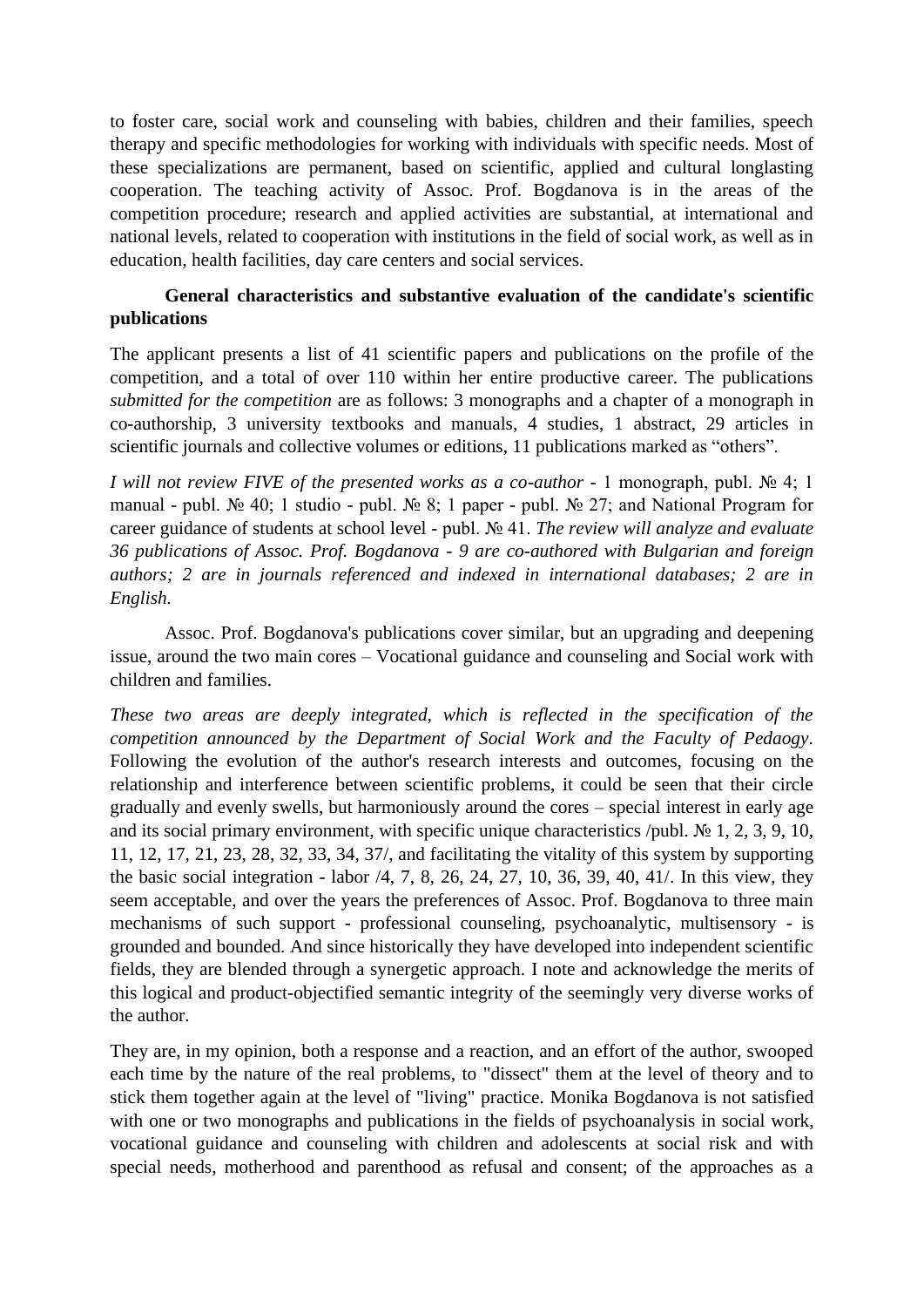consulting practice, as a therapy and as pedagogical mechanisms; of vocational guidance seen as methods, and as a system, and as a specific language of communication with children and families of children with specific needs. She does not stop specifying and introducing other terms - more appropriate, in her opinion, and specific to the studied phenomena. Especially beacause the nature of social and psychological phenomena related to the depths of the personality is multifaceted. The author seems to be consciously and persistently challenging the risk of being accused by the scientific good faith and straightforwardness in the opposite in non-straightforwardness, in chaos, in lack of center, in frivolity and outright waywardness. After all, this turns out to be - first, in the field of vocational guidance and counseling in social work / where we work with people alienated from labor for various reasons / - both a due and an obligation. Second, in the field of social work with children and families in the modern world / in which pathology and disability are natural consequences of ancestral changes / - this turns out to be the possible honest and realistic, gradually precised focus to resolve sometimes dramatic problems in people's lives - from earliest age to adulthood.

The documentation contains evidence of **over 85 citations in 54 publications of other authors of 20 works** by Assoc. Prof. Bogdanova from the National Library and a certificate of indexed and cited work in the international databases of the University Library. In general, I accept the accents described by the candidate in the abstracts and the indicated contributions - they are not discerned only in a separate paper or paragraph, but rather stand out in the overall related reading of the publications, which seem to be a great trilogy / vocational guidance and counseling, psychoanalysis, social work as prevention and early care for children and families /, written in its separate parts. The problems are solved in various publications, even the main monographs are open and have their sequels in the following ones. That is why *the content evaluation is by groups of works*, which highlights in turn *their scientific contributions - synergized in both main areas of the competition - career counseling and counseling - of children and families in social work*:

1. Methodologically grounded, constructed, applied and implemented in recent years **synergetic model of vocational guidance and counseling** of children and youth with specific needs, based on the integration of significant approaches /synergetic, multisensory, psychoanalytic/ - /publ. № 4, 7, 8, 24, 26, 27, 41/.

2. In-depth practice-oriented study of the **systems, approaches and practices of career education worldwide and its trends and status in Bulgaria /** publ. № 4, 40, 41/. In this field the candidate is a leading author in the country, developing **a model of career counseling in an academic environment** /publ. № 4, 6, 8, 13, 38, 40/.

3. **Conceptual deployment** of the mission, integrated methodological psychoanalytic paradigms, substantive fields, consulting interactions between specialist and client /babies, children, families/ **in modern social work - based on analysis of personality and human development - from conception to adulthood** /publ. № 10, 36, 39, 22, 29, 23, 28, 32/.

4. **Valuable practical approaches and tools have been developed and implemented, integrating** both professional counseling and the overall vital and personal support of babies, mothers, children and adolescents with specific needs /publ. № 10, 36, 39, 38, 40, 41/.

For me personally, this range of publications and the practical work of the author are of exceptional value. The source "Dictionary of Bulgarian Sign Language" stands out, which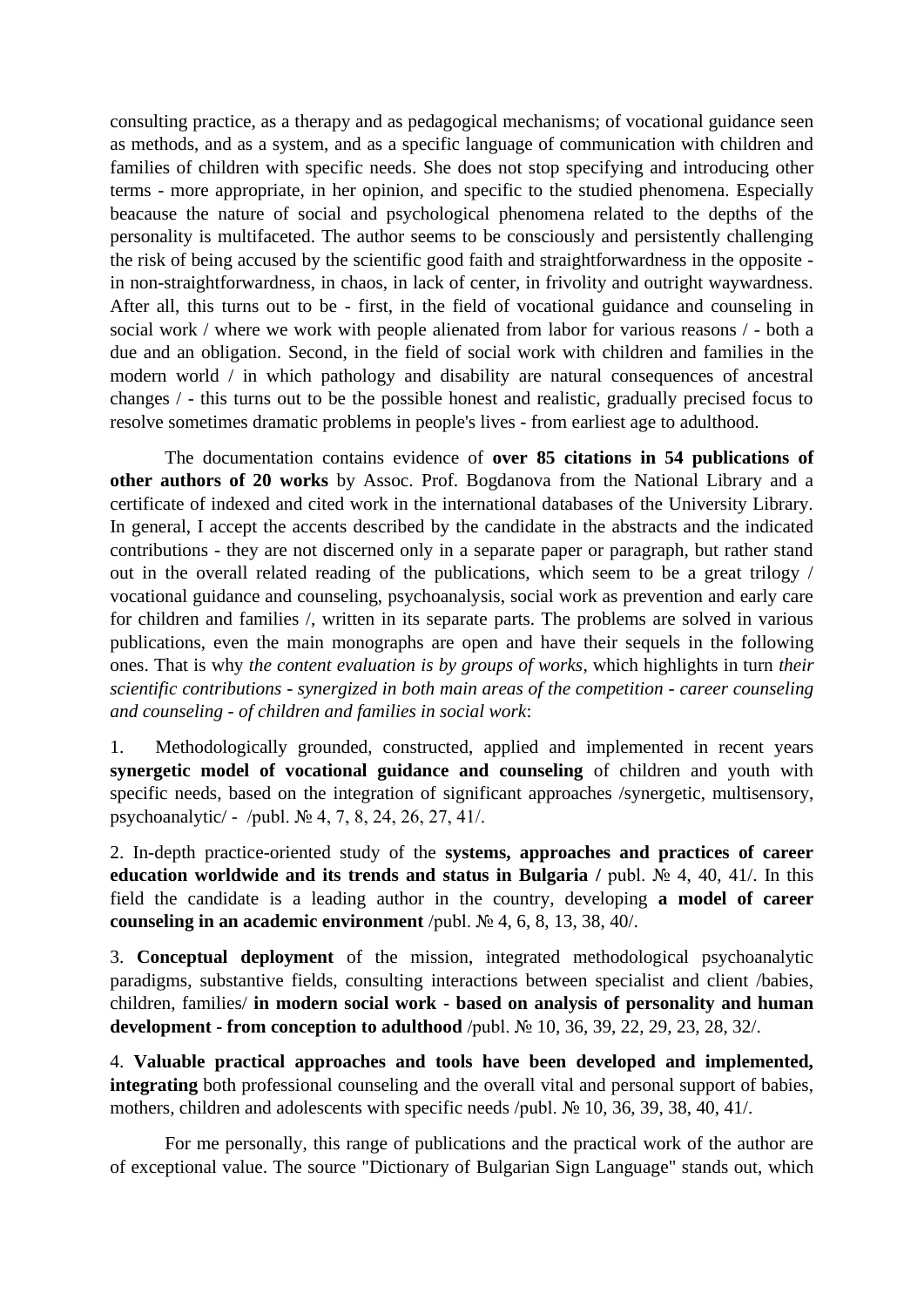is developed on the basis of practical several-year training of students majoring in Pedagogy and Social activities at the Faculty, with the consulting expertise of specialists from the practice of working with people with hearing impairment. The manual "Understanding the child with specific needs" is provided with a rich system of methods and tools for prevention, early prophylaxis and support of the child in school, extracurricular and family environment the multisensory principle, Makaton, sign language, pictograms, sensory models, the C-MAP method, fairy tales, role-plays, are not only well described, methodically provided, but also practiced, applied, disseminated by the author / leading international and national practices are described, as well as personal ones in the Green Yard Foundation/. The *internal institutional mechanisms* for application of the specific methods for early diagnosis and prevention are also substantiated - mentoring and coaching, non-formal education, art workshops.

5. A remarkable achievement and contribution is the insightful and competent interpretation and supportive counseling provision of **the most delicate and difficult life situations** - premature birth, difficult and un-wanted motherhood, parenthood, babies and children with specific needs /publ. № 11, 17, 33/. **Clinical social work** receives a new complementary interpretation and perspective / publ. № 14, 15, 27/.

**In general and summarizing the contributory nature of the candidate's work**, the Social work with children and families is **paradigmatically developed as a bounding in one vital whole** the phases of motherhood - pregnancy - birth - nursing - early childhood adolescence: **at methodological, theoretical, and practical level**.

In recent years, the author has been trying to link social work not just with families, but with babies; babies with psychoanalysis; pedagogy with psychoanalysis - of course, this is a real cause, only time will tell its perspective, but the scientific risk and therefore the scientific value is high. **On this synergetic basis the importance of the psychoanalytic paradigm** and its gradual real integration with pedagogical, counseling, health-improving approaches on the principle of prevention of human identity, health and social integrity **at a practical level is substantiated**. Everywhere in the works there is a substantiation and presentation of the real models of possible *professionalism and professional standards in the team work* of the various specialists - pedagogues, social workers, health specialists, special pedagogues, therapists and psychologists. The monograph "The baby, the child and their language" / publ. № 1 / definitely focuses on most successful of the candidate's work in the field of social professional work and support through logic: *a/* features – *b/* observed typical problems in parenting and family –  $c/$  consequences as issues in child development –  $d/$ necessary preventive approaches and methods. Such extremely relevant and important problems to the context of social work, medical care, pedagogical developing practices are discussed, such as surrogacy, "dead father and mother", "evil stepmother", foster mother and adoptive mother; in order to shift on to the consequences of dysfunction in the child childhood amnesia, archaic fears, distortion of body images, autism. The many applications are tailored to the approach to prevention and prophylaxis, early diagnosis and use and development of all personal and family potential. Therefore, *the synergetic approach* to bounding paradigms, theories, approaches, principles, practical efforts in the activity of united multidisciplinary professional teams, sharing common ideas and attitudes towards the child and the baby, is valuable and is *a pioneering endeavor, creating a new and promising scientific research and an applied niche in the field of modern social work.* It is worth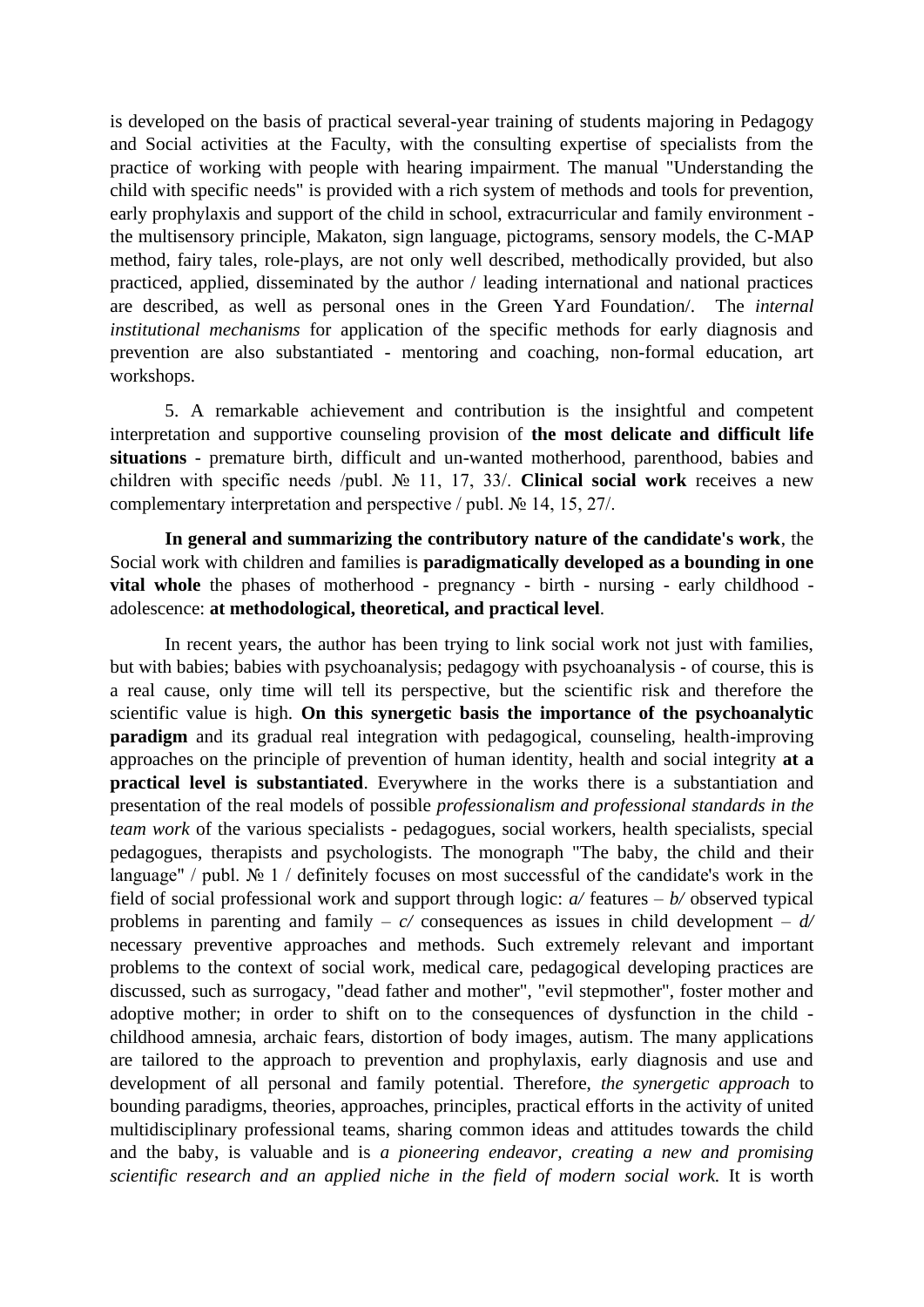emphasizing two fundamental characteristics of this main work of the candidate. **First**, a broad understanding of **Language** - not only verbal, but bodily, behavioral, playful, gestural, specifically problematic, intuitive, allegorical, far beyond the literal boundaries of words. In the fold of the message with a philosophical question "can we read the messages of our children, between each other, and can we rely on the messages we send to each other?" placed in the context of an extremely pragmatized area today – the social work, and in the context in crisis situations, where the threshold of capacity and energy resources of clients is extremely painful and low, such issues are critical, and challenging, and risky. But the author and the figure Bogdanova is tireless in this respect. **And the second clear feature of work** – here **counseling** is integrated into the training of many professionals in contact with the child with specific needs and his family - babysitter, midwife, professional parents, kindergarten assistant, novice nurses in specialized institutions – a truly synergistic model, not only theoretically tested, but also practically realized in the "Green Yard", adapting the international experience of socio-pedagogical support of children and their families through a completely modernized paradigm of psychoanalysis. *In this logic, the title of the work "The*  baby, the child and their language" embodies the message of the extended statement *"Authentic synergetic socio-pedagogical counseling of families with specific problems in childbirth and parenting" OR of the question - "Is it possible to achieve a unique professionalized support program for every uniquely needy child and his family?".* Colossal problems, fully inscribed in the profile of the announced competition, whose solutions will be sought by both the author and other like-minded people in the coming decades.

**With her overall activity - research, academic, applied, practical-professional, the candidate for professor Assoc. Prof. Bogdanova acts as a PIONEER in the synthesis between pedagogy, social work, psychology, medicine - in outlining a new modern look of social service and support of the full development of the human from the earliest childhood to full growth. This actually extends the subject field of social work. In such pioneering endeavors, the distinction between the scientific fields, the synthesis and integration of methods and practical approaches, face objective difficulties, are accompanied by fluctuations and "staggers" in one direction or another, but in any case, the value of the first furrows is exceptional. This is how I perceive and evaluate the candidate's overall work and the inevitable critical remarks it provokes.**

## **Critical comments and questions to the author of the works**

#### **A question:**

1. What are the "brightest" limitations of the psychoanalytic approach in social work / the author has written enough about the advantages /, according to Assoc. Prof. Bogdanova, and how they combine / or compensate or differentiate / with the data and achievements of modern neurobiology, neurophysiology, and robotics regarding the future of man?

## **A critical remark:**

1. *The article "The Baby as a Subject in Psychoanalysis" and the monograph "The Baby, the Child and Their Language"* are the subject of a remark with two aspects: first, in the scientific classical tradition /both ancient and from modern times/ "subject" is associated attributively with formed **and not only manifested, but also intentional, self-consciousness - the baby is a person, but does not act as a subject, in psychoanalysis itself; secondly -**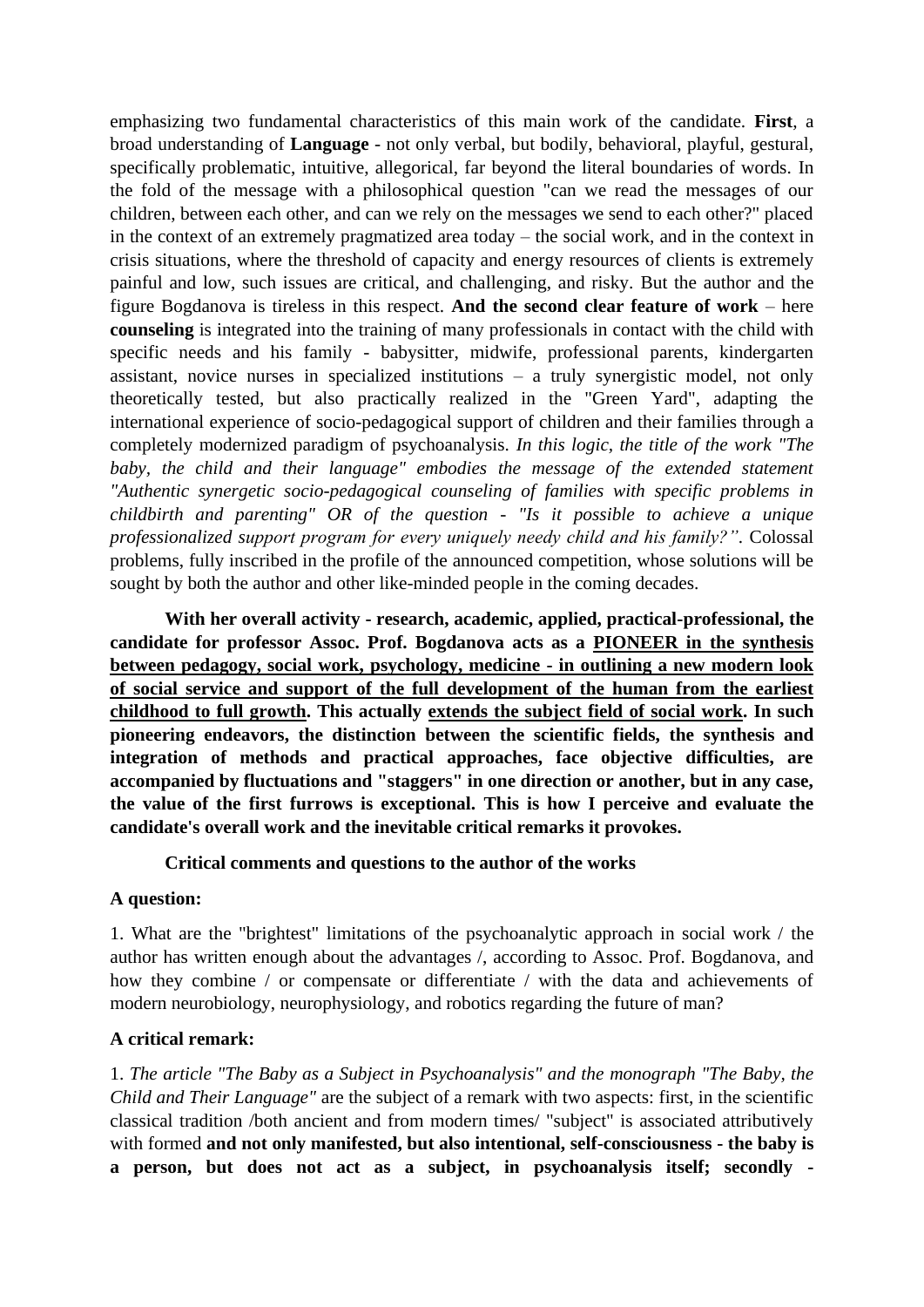**"psychoanalysis" is a term to denote the METHOD and should at least be deployed in the title as "psychoanalytic interaction" or "process" or "contact", because it is unlikely that Assoc. Prof. Bogdanova introduces the child as a subject of the method itself - there is no such level of interpretation in the article. A remark of this kind can be made to other concepts and terms** that the author wants to introduce and impose in circulation in the professional scientific language and practice.

### **A recommendation:**

1. As Assoc. Prof. Bogdanova works exclusively in a psychological context, I recommend that, in the future, she state her presence more clearly as an author in the specialized and indexed scientific psychological periodicals, both in Bulgaria and in international publications. The ideas and efforts of the author require and deserve this.

### **Teaching activity**

The teaching activity is on the profile of the competition and presents the candidate as an established and leading academic lecturer in the professional fields of the competition compulsory disciplines at bachelor's and master's degree level, many electives – Vocational guidance and counseling, Organizational culture and career development, Recruitment and counseling for job application, Motherhood and counseling, Family counseling, Personal counseling, Career education, Formation of career management skills. Numerous academic programs have been developed and updated - in the field of vocational guidance and counseling, social work with children and families, motherhood, clinical social work, recruitment and job application, counseling. Management of doctoral students and graduates - 3 successfully defended PhD students, plus 1 curent.

## **Research and professional creative activity**

Academic positions: for 4 years Assoc. Prof. Bogdanova has been a member of the Faculty Council; since 2006 she has been a member of the Educational and Scientific Laboratory of Experimental and Professional Pedagogy; since 2015 she has been the head of the Career Center at Faculty of Pedagogy. She also works as a member of the Commission for undergraduate practice in the university majors of social activities and non-formal education; Member of the Erasmus+ Commission; member of the Accreditation Commission; she is a member of the Bulgarian psychoanalytic space; a chairwoman of the Bulgarian Association of Psychotherapy; a member of the Bulgarian Association for Social Work Training. Numerous participations in national and international projects are described - 20 after becoming associate professor, definitely related to professional and career guidance, career development, the activity of the laboratory and the career center, art workshops with students, career days. After becoming associate professor, Monika Bogdanova has over 30 participations in scientific conferences - social work, neonatology, pediatrics, psychotherapy, psychiatry, psychology, vocational guidance and counseling. For several years in a row, the candidate has organized and realized the already traditional Dolto Days in Bulgaria, integrating on a theoretical and applied level specialists from different fields and practitioners such as pedagogues, social workers, physicians, obstetricians, psychologists, pediatricians through the care of the baby, the child and the mother. Assoc. Prof. Bogdanova is the head of the Career Center of the Faculty of Pedagogy, for years she has been organizing December career days and student constellations. In her face I see a